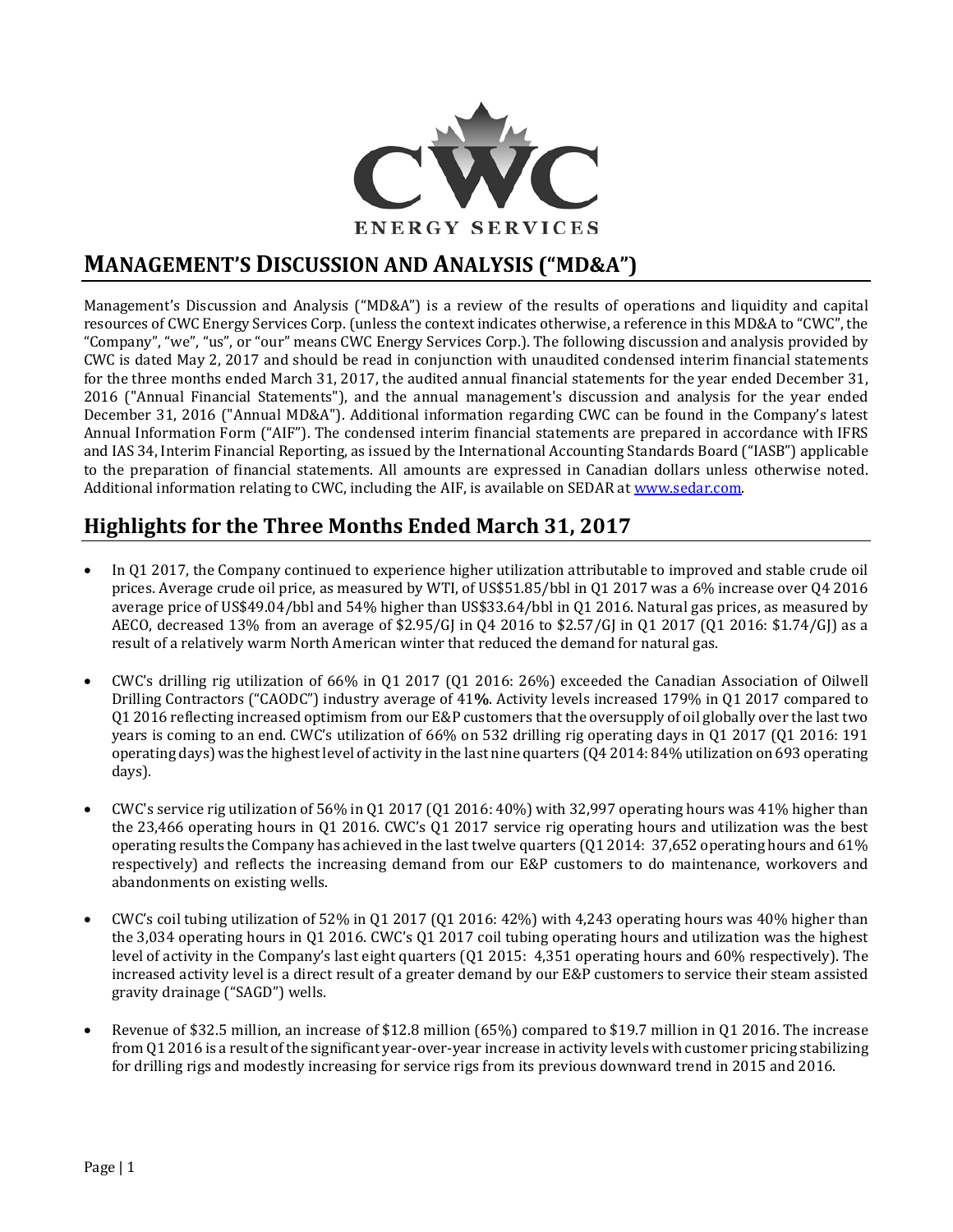- Adjusted EBITDA <sup>(1)</sup> of \$5.2 million, an increase of \$2.6 million (101%) compared to \$2.6 million in Q1 2016. Increased Adjusted EBITDA is a direct result of increased year-over-year activity levels offset by higher direct operating expenses and general and administrative expenses attributable to increased activity.
- Net loss of \$0.4 million, a decrease of \$1.0 million (-74%) compared to \$1.4 million in Q1 2016. The reduction in net loss is primarily due to the increase in Adjusted EBITDA and lower finance costs and deferred income tax recovery partially offset by an increase in non-cash stock based compensation.
	- (1) Please refer to the "Reconciliation of Non-IFRS Measures" section for further information.

### **Corporate Overview**

CWC Energy Services Corp. is a premier Contract Drilling and Well Servicing company operating in the Western Canadian Sedimentary Basin ("WCSB") with a complementary suite of oilfield services including drilling rigs, service rigs and coil tubing units. The Company's corporate office is located in Calgary, Alberta, with operational locations in Nisku, Grande Prairie, Slave Lake, Red Deer, Drayton Valley, Lloydminster, Provost and Brooks, Alberta. The Company's shares trade on the TSX Venture Exchange under the symbol "CWC".

|                                                                                                                                                                                                                                          | <b>Three months ended</b>                      |                                                |                   |  |  |
|------------------------------------------------------------------------------------------------------------------------------------------------------------------------------------------------------------------------------------------|------------------------------------------------|------------------------------------------------|-------------------|--|--|
|                                                                                                                                                                                                                                          | March 31,                                      |                                                |                   |  |  |
| \$ thousands, except shares, per share amounts, and margins                                                                                                                                                                              | 2017                                           | 2016                                           | % Change          |  |  |
| <b>FINANCIAL RESULTS</b>                                                                                                                                                                                                                 |                                                |                                                |                   |  |  |
| Revenue                                                                                                                                                                                                                                  |                                                |                                                |                   |  |  |
| Contract drilling                                                                                                                                                                                                                        | 11,136                                         | 4,119                                          | 170%              |  |  |
| Production services                                                                                                                                                                                                                      | 21,372                                         | 15,621                                         | 37%               |  |  |
|                                                                                                                                                                                                                                          | 32,508                                         | 19,740                                         | 65%               |  |  |
| Adjusted EBITDA (1)                                                                                                                                                                                                                      | 5,150                                          | 2,557                                          | 101%              |  |  |
| Adjusted EBITDA margin (%) <sup>(1)</sup>                                                                                                                                                                                                | 16%                                            |                                                | 13%<br>3%         |  |  |
| Funds from operations                                                                                                                                                                                                                    | 5,150                                          | 2,557                                          | 101%              |  |  |
| Net loss                                                                                                                                                                                                                                 | (368)                                          | (1,430)                                        | $n/m^{(2)}$       |  |  |
| Net loss margin (%)                                                                                                                                                                                                                      | (1%)                                           | (7%)                                           | $n/m^{(2)}$       |  |  |
| Per share information<br>Weighted average number of shares outstanding - basic<br>Weighted average number of shares outstanding - diluted<br>Adjusted EBITDA (1) per share - basic and diluted<br>Net loss per share - basic and diluted | 392,269,947<br>392,269,947<br>\$0.01<br>\$0.00 | 292,636,578<br>292,636,578<br>\$0.01<br>\$0.00 |                   |  |  |
|                                                                                                                                                                                                                                          |                                                |                                                |                   |  |  |
| \$ thousands, except ratios                                                                                                                                                                                                              |                                                | March 31, 2017                                 | December 31, 2016 |  |  |
| FINANCIAL POSITION AND LIQUIDITY                                                                                                                                                                                                         |                                                |                                                |                   |  |  |
| Working capital (excluding debt) (1)                                                                                                                                                                                                     |                                                | 21,189                                         | 11,333            |  |  |
| Working capital (excluding debt) ratio (1)                                                                                                                                                                                               |                                                | 3.3:1                                          | 2.5:1             |  |  |
| Total assets                                                                                                                                                                                                                             |                                                | 218,171                                        | 210,750           |  |  |
| Total long-term debt (including current portion)                                                                                                                                                                                         |                                                | 38,987                                         | 33,142            |  |  |
| Shareholders' equity<br>(1) please refer to the "Peconciliation of Nep IERS Measures" section for further information                                                                                                                    |                                                | 155,358                                        | 155,482           |  |  |

### **Financial and Operational Highlights**

(1) Please refer to the "Reconciliation of Non-IFRS Measures" section for further information.

(2) Not meaningful.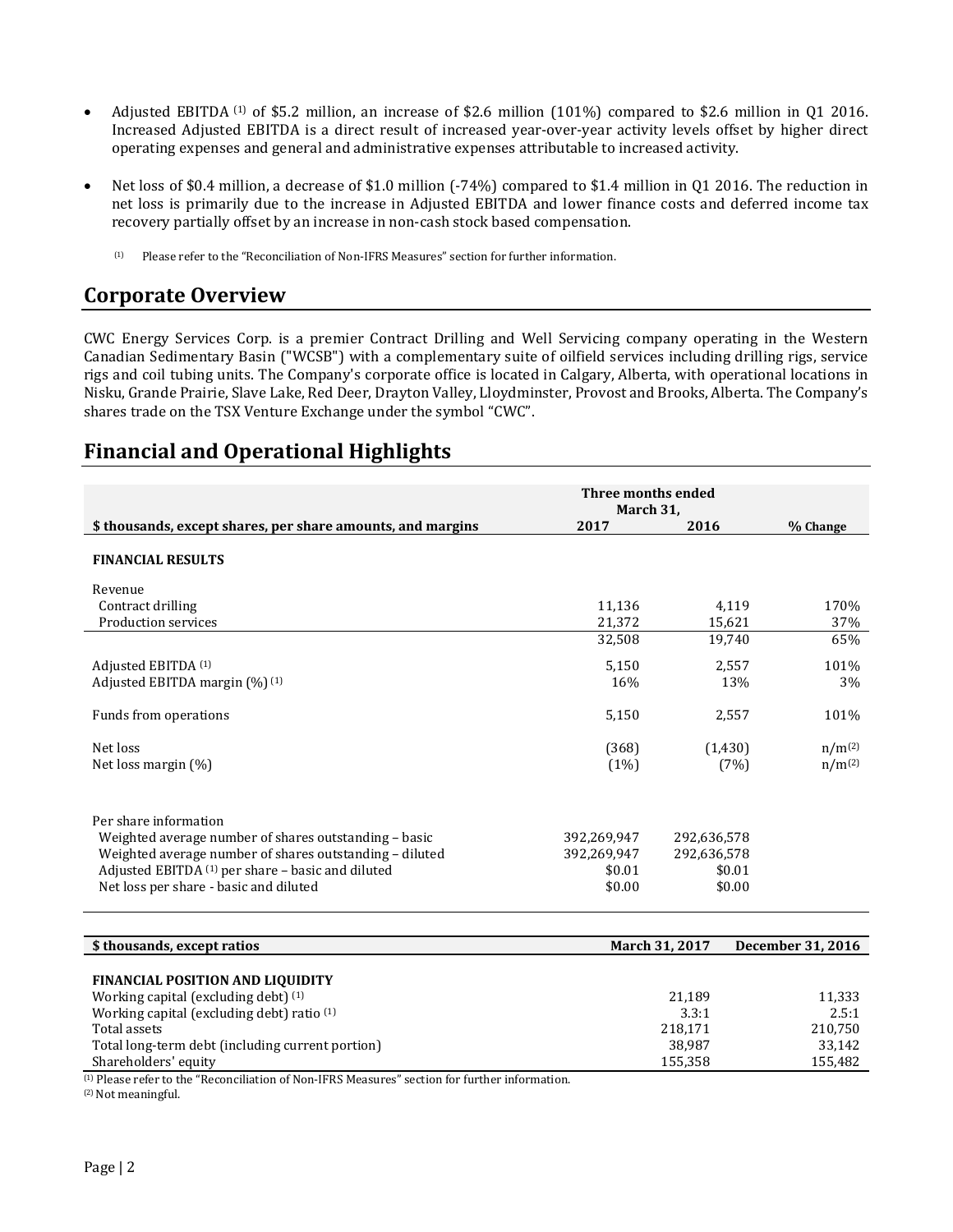Working capital (excluding debt) has increased 87% since December 31, 2016 driven by a 77% increase in accounts receivable from higher revenue in Q1 2017 offset by a 24% increase in accounts payable. Due to the seasonality of the oilfield services business in Canada, working capital typically peaks in Q1 and drops in Q2 as accounts receivable are collected. Long-term debt (including current portion) has increased 18% from December 31, 2016 in part to fund the increase in working capital (excluding debt).

# **Operational Overview**

#### **Contract Drilling**

CWC Ironhand Drilling, the Company's Contract Drilling segment, has a fleet of nine telescopic double drilling rigs with depth ratings from 3,200 to 5,000 metres, eight of nine rigs have top drives and two have pad rig walking systems. The drilling rig fleet has an average age of eight years. All of the drilling rigs are well suited for the most active depths for horizontal drilling in the WCSB, including the Montney, Cardium, Duvernay and other deep basin horizons.

|                                              | Three months ended |          |          |                 |          |          |          |                 |
|----------------------------------------------|--------------------|----------|----------|-----------------|----------|----------|----------|-----------------|
|                                              | Mar. 31,           | Dec. 31, | Sep. 30, | <b>Jun. 30,</b> | Mar. 31, | Dec. 31, | Sep. 30, | <b>Jun. 30,</b> |
| <b>OPERATING HIGHLIGHTS</b>                  | 2017               | 2016     | 2016     | 2016            | 2016     | 2015     | 2015     | 2015            |
| <b>Drilling Rigs</b>                         |                    |          |          |                 |          |          |          |                 |
| Active drilling rigs, end of period          | 9                  | 9        | 9        | 8               | 8        | 9        | 9        | 9               |
| Inactive drilling rigs, end of period        |                    |          |          | $\mathbf{1}$    | 1        |          |          |                 |
| Total drilling rigs, end of period           | 9                  | 9        | 9        | 9               | 9        | 9        | 9        | 9               |
|                                              |                    |          |          |                 |          |          |          |                 |
| Revenue per operating day (1)                | \$20,942           | \$20,623 | \$16,835 | \$21,754        | \$21,565 | \$24,996 | \$24,740 | \$26,661        |
| Drilling rig operating days                  | 532                | 257      | 301      | 65              | 191      | 191      | 379      | 99              |
| Drilling rig utilization $\%$ <sup>(2)</sup> | 66%                | 31%      | 37%      | 9%              | 26%      | 23%      | 46%      | 12%             |
| CAODC industry average utilization %         | 40%                | 24%      | 17%      | 7%              | 20%      | 20%      | 24%      | 13%             |
| Wells drilled                                | 41                 | 21       | 21       | 5               | 14       | 16       | 26       |                 |
| Average days per well                        | 13.0               | 12.2     | 14.3     | 13.0            | 13.6     | 11.9     | 14.6     | 14.1            |
| Meters drilled (thousands)                   | 151.8              | 82.0     | 70.0     | 19.5            | 56.0     | 59.9     | 98.0     | 26.2            |
| Meters drilled per day                       | 285                | 319      | 232      | 300             | 293      | 314      | 259      | 265             |
| Average meters per well                      | 3,702              | 3,906    | 3,332    | 3,903           | 4.000    | 3,741    | 3,767    | 3,748           |

 $^{(1)}$  Revenue per operating day is calculated based on operating days (i.e. spud to rig release basis). New or inactive drilling rigs are added based on the first day of field service.

(2)Drilling rig utilization is calculated based on operating days (i.e. spud to rig release basis) in accordance with the methodology prescribed by the CAODC.

Contract Drilling revenue of \$11.1 million for Q1 2017 (Q1 2016: \$4.1 million) was achieved with a utilization rate of 66% (Q1 2016: 26%), compared to the CAODC industry average of 41%. Overall, Q1 2017 Contract Drilling revenue was 170% higher compared to Q1 2016 as a 178% increase in operating days offset the 3% reduction in pricing.

CAODC reports that the total Canadian drilling industry operating days was 23,448 in Q1 2017, a 79% increase from Q1 2016 operating days of 13,100 days. In comparison, CWC's 179% increase from 191 operating days in Q1 2016 to 532 operating days in Q1 2017 outperformed the CAODC industry average and is attributable to the Company having the most modern, relevant and well maintained drilling rigs as well as a reputation for safe and efficient operations, exceptional management and experienced drilling rig crews. Of note, in Q1 2017, Drilling Rig #8 reached a milestone depth of 6,290 metres demonstrating that CWC's fleet of telescopic double drilling rigs have the hook loads, racking capacity and pumping capabilities to reach the most active horizons of the WCSB.

#### **Production Services**

CWC is the second largest service rig provider in the WCSB, based on our modern fleet of 74 service rigs as at March 31, 2017 which consists of 41 single, 27 double, and 6 slant rigs. At an average age of ten years old, CWC's fleet is amongst the newest in the WCSB and provides services which include completions, maintenance, workovers and abandonments with depth ratings from 1,500 to 5,000 metres. CWC has chosen to park seven of its service rigs and focus its sales and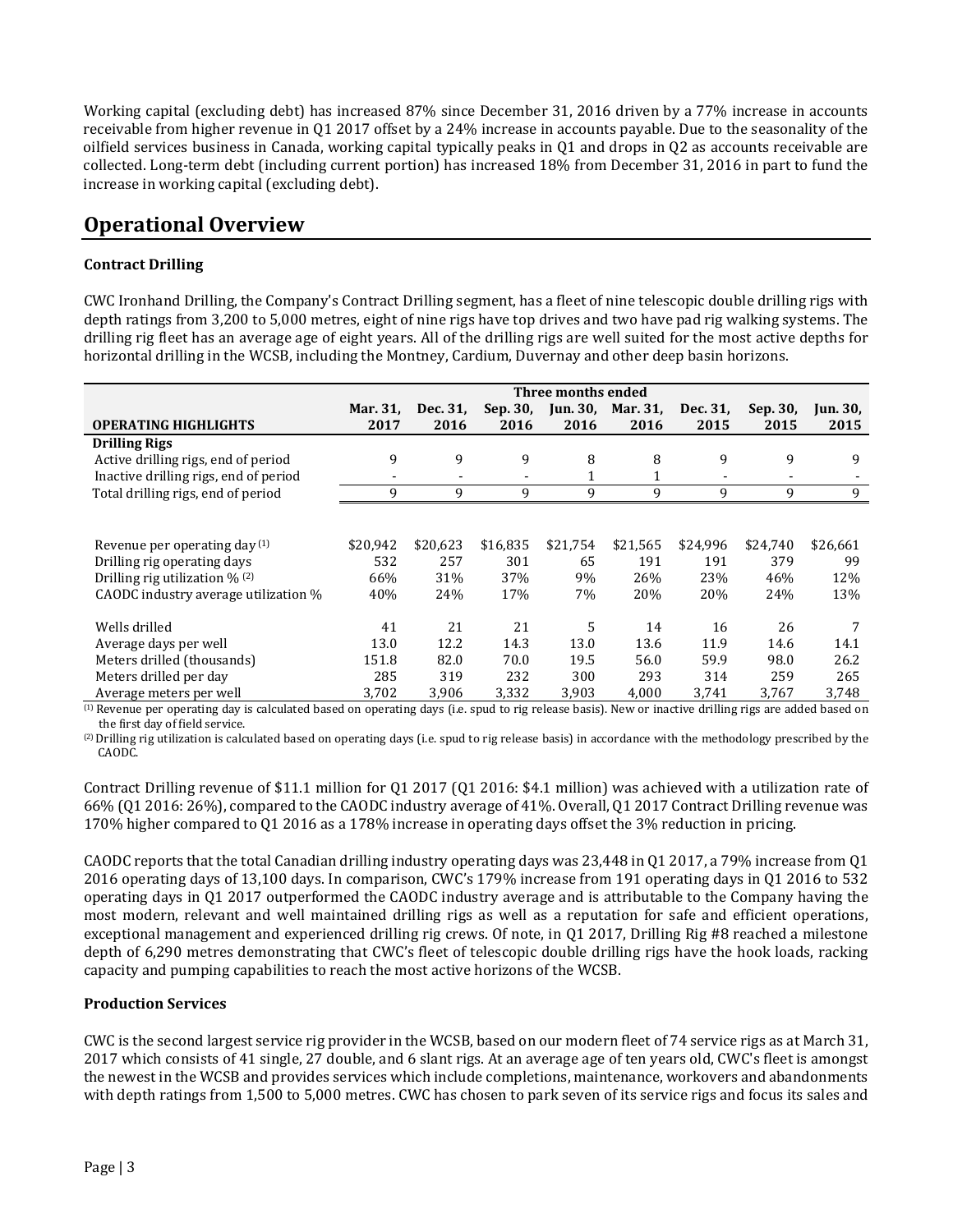operational efforts on the remaining 67 active service rigs with one temporarily taken out of service in Q1 2017 to complete its Level IV recertification.

CWC's Class I, II and III coil tubing units have depth ratings from 1,500 to 4,000 metres. As at March 31, 2017, the Company's fleet of ten coil tubing units consists of six Class I, three Class II and one Class III coil tubing units. In light of competitive challenges for CWC's Class III coil tubing unit, the Company has chosen to focus its sales and operational efforts on its nine Class I and II coil tubing units which are better suited at servicing SAGD wells, which are shallower in depth and more appropriate for these coil tubing operations.

|                                             | Three months ended |          |              |        |                   |              |          |          |
|---------------------------------------------|--------------------|----------|--------------|--------|-------------------|--------------|----------|----------|
| <b>OPERATING HIGHLIGHTS</b>                 | Mar. 31,           | Dec. 31, | Sep. 30,     |        | Jun. 30, Mar. 31, | Dec. 31,     | Sep. 30, | Jun. 30, |
|                                             | 2017               | 2016     | 2016         | 2016   | 2016              | 2015         | 2015     | 2015     |
| <b>Service Rigs</b>                         |                    |          |              |        |                   |              |          |          |
| Active service rigs, end of period          | 66                 | 67       | 66           | 65     | 65                | 64           | 65       | 66       |
| Inactive service rigs, end of period        | 8                  | 7        | 8            | 9      | 9                 | 10           | 9        | 8        |
| Total service rigs, end of period           | 74                 | 74       | 74           | 74     | 74                | 74           | 74       | 74       |
|                                             |                    |          |              |        |                   |              |          |          |
| Operating hours                             | 32,997             | 27,091   | 22,927       | 21,724 | 23,466            | 21,008       | 16,676   | 14,051   |
| Revenue per hour                            | \$584              | \$536    | \$543        | \$548  | \$580             | \$615        | \$657    | \$668    |
| Service rig utilization $\%$ <sup>(1)</sup> | 56%                | 45%      | 38%          | 37%    | 40%               | 36%          | 27%      | 23%      |
| <b>Coil Tubing Units</b>                    |                    |          |              |        |                   |              |          |          |
| Active coil tubing units, end of period     | 9                  | 8        | 8            | 8      | 8                 | 8            | 8        | 8        |
| Inactive coil tubing units, end of period   |                    | 2        | $\mathbf{1}$ | 1      | $\mathbf{1}$      | $\mathbf{1}$ |          |          |
| Total coil tubing units, end of period      | 10                 | 10       | 9            | 9      | 9                 | 9            | 9        | 9        |
|                                             |                    |          |              |        |                   |              |          |          |
| Operating hours                             | 4,243              | 2,349    | 2,160        | 1,147  | 3,034             | 1,665        | 1.048    | 2,111    |
| Revenue per hour                            | \$491              | \$507    | \$458        | \$508  | \$662             | \$657        | \$771    | \$724    |
| Coil tubing units utilization $\%$ (2)      | 52%                | 32%      | 29%          | 16%    | 42%               | 23%          | 14%      | 29%      |

 $^{(1)}$  Service rig utilization is calculated based on 10 hours a day, 365 days a year. New service rigs are added based on the first day of field service. Service rigs requiring their 24,000 hour recertification, refurbishment or have been otherwise removed from service for greater than 90 days are excluded from the utilization calculation until their first day back in field service.

(2) Coil tubing unit utilization is calculated based on 10 hours a day, 365 days a year. New coil tubing units are added based on the first day of field service.

Production Services revenue was \$21.4 million in Q1 2017, up \$5.8 million (37%) compared to \$15.6 million in Q1 2016, as the impact of increased activity for the Company's service rigs and coil tubing units were due primarily to a seasonal pickup in winter demand driven by an improvement in the global crude oil price for our E&P customers. The Company also saw a modest increase to hourly rates charged to certain customers in Q1 2017.

CWC's service rig utilization of 56% in Q1 2017 (Q1 2016: 40%) with 32,997 operating hours was 41% higher than the 23,466 operating hours in Q1 2016. CWC's Q1 2017 service rig operating hours and utilization was the best operating results the Company has achieved in the last twelve quarters (Q1 2014: 37,652 operating hours and 61% respectively) and reflects the increasing demand from our E&P customers to do maintenance, workovers and abandonments on existing wells.

CWC's coil tubing utilization of 52% in Q1 2017 (Q1 2016: 42%) from 4,243 operating hours was 40% higher than the 3,034 operating hours in Q1 2016. CWC's Q1 2017 coil tubing operating hours and utilization was the highest level of activity in the Company's last eight quarters (Q1 2015: 4,351 operating hours and 60% respectively). The increased activity level is a direct result of a greater demand by our E&P customers to service their SAGD wells. Coil tubing's average hourly rate of \$491 per hour in Q1 2017 was a 26% decline from \$662 per hour in Q1 2016 due to a higher activity mix of lower priced Class I shallow units working on SAGD wells compared to the deeper Class II units compared to a year ago.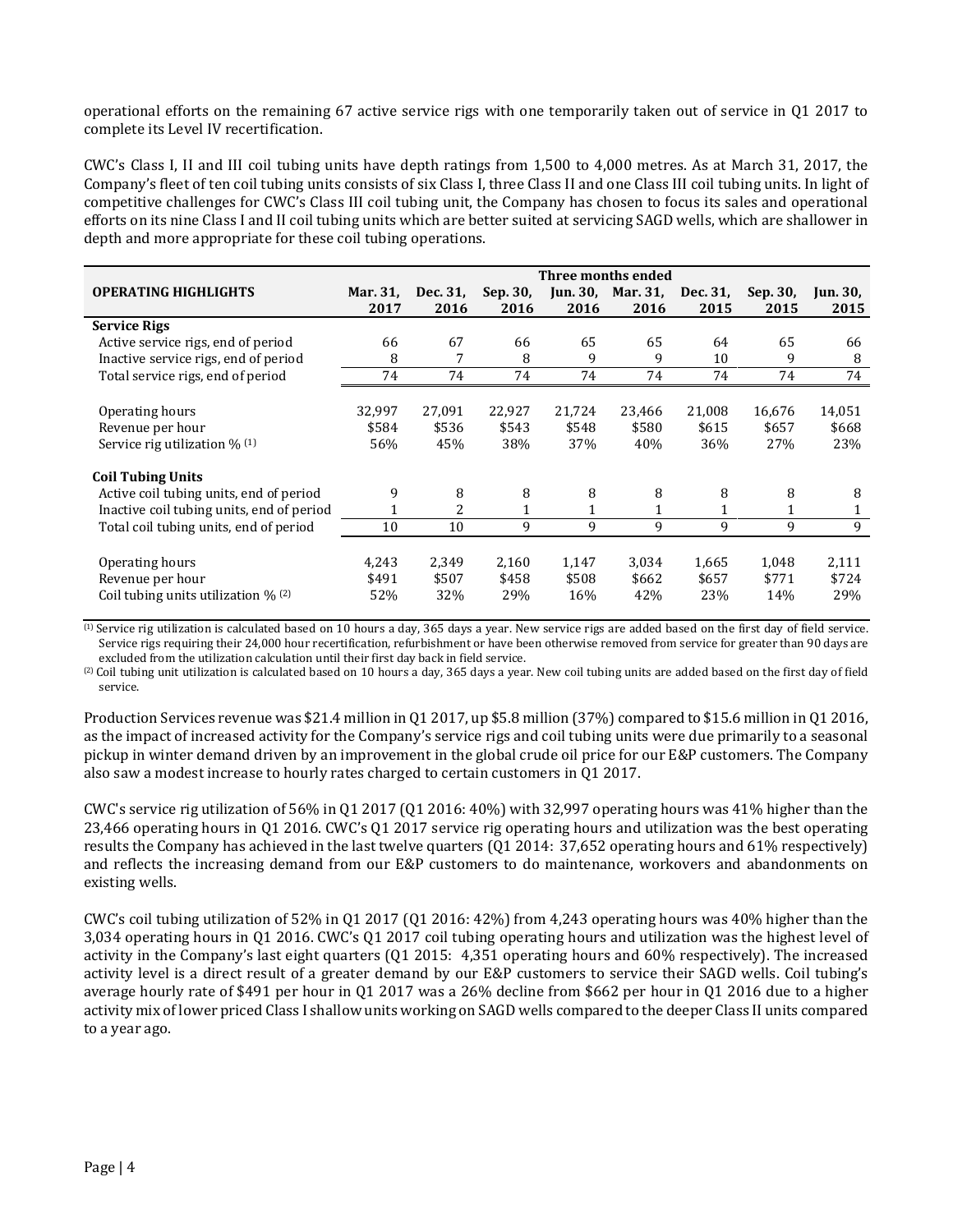# **Outlook**

Crude oil, as represented by WTI, averaged US\$51.85/bbl in Q1 2017, an increase of 6% over Q4 2016 average price of US\$49.04/bbl and 54% higher than US\$33.64/bbl in Q1 2016. Natural gas prices, as represented by AECO, averaged \$2.57/GJ, 13% lower than Q4 2016 average of \$2.95/GJ, but 48% higher than \$1.74/GJ in Q1 2016. Crude oil and natural gas prices have been steadily increasing since WTI's low of US\$26.21/bbl in February 2016 and AECO's low of \$0.65/GJ in May 2016 resulting in an improved outlook for higher activity levels for North American oilfield service companies, as evident in Q1 2017. On April 27, 2017, The Petroleum Services Association of Canada ("PSAC") revised its forecast of wells to be drilled in 2017 for a second time to 6,680 wells, up 1,530 wells or 30% from its first upwardly revised forecast on January 30, 2017 of 5,150 wells; a 64% increase to the 4,084 wells drilled in 2016.

CWC expects to continue to be highly utilized after spring breakup ends. However, as demand for oilfield services increases across the industry, it has become apparent that attracting and retaining field employees will become more difficult for each additional rig to meet rising customer demand. Currently, CWC can crew nine of nine drilling rigs (100%), 54 of 66 service rigs (82%) and eight of nine coil tubing units (89%). The Company will continue to attract field employees by being one of the most active drilling rig, service rig and coil tubing contractors in the WCSB. Offering new field employees more hours worked rather than increased wages per hour should allow the Company to keep wage inflation under control when attracting and retaining the next incremental rig crew. Should customer demand continue to increase for the remainder of 2017 and into 2018 along with a tight labour market, CWC believes increases to customer pricing should materialize resulting in improved operating and cash flow margins in future quarters.

While CWC continues to maintain focus on its operational and financial performance, it also recognizes the need to pursue opportunities that create long-term shareholder value. With the support of the Board of Directors, management continues to actively evaluate strategic opportunities and pursue those it believes will fundamentally position CWC well for the future.

| Three months ended<br>March 31, |        |        |           |          |
|---------------------------------|--------|--------|-----------|----------|
| \$thousands                     | 2017   | 2016   | \$ Change | % Change |
| Revenue                         |        |        |           |          |
| Contract drilling               | 11,136 | 4,119  | 7,017     | 170%     |
| Production services             | 21,372 | 15,621 | 5,751     | 37%      |
|                                 | 32,508 | 19,740 | 12,768    | 65%      |
| Direct operating expenses       |        |        |           |          |
| Contract drilling               | 8,203  | 2.969  | 5,234     | 176%     |
| Production services             | 15,815 | 11,147 | 4,668     | 42%      |
|                                 | 24,018 | 14,116 | 9,902     | 70%      |
| Gross margin $(1)$              |        |        |           |          |
| Contract drilling               | 2,933  | 1.150  | 1.783     | 155%     |
| Production services             | 5,557  | 4,474  | 1,083     | 24%      |
|                                 | 8,490  | 5,624  | 2,866     | 51%      |
| Gross margin percentage (1)     |        |        |           |          |
| Contract drilling               | 26%    | 28%    | n/a       | (2%)     |
| Production services             | 26%    | 29%    | n/a       | (3%)     |
|                                 | 26%    | 28%    | n/a       | (2%)     |

### **Discussion of Financial Results**

#### **Revenue, Direct Operating Expenses and Gross Margin**

(1) Please refer to the "Reconciliation of Non-IFRS Measures" section for further information.

Q1 2017 revenue of \$32.5 million, an increase of \$12.8 million (65%) compared to \$19.7 million in Q1 2016. Revenue increased \$7.0 million (170%) in the Contract Drilling segment and \$5.8 million (37%) in the Production Services segment in Q1 2017 compared to Q1 2016. The year-over-year increase in Contract Drilling revenue was due to higher activity (operating days) which was partially offset by a 3% reduction in the Q1 2017 average revenue per operating day of \$20,942compared to Q1 2016 of \$21,565. The year-over-year increase in Production Services revenue was due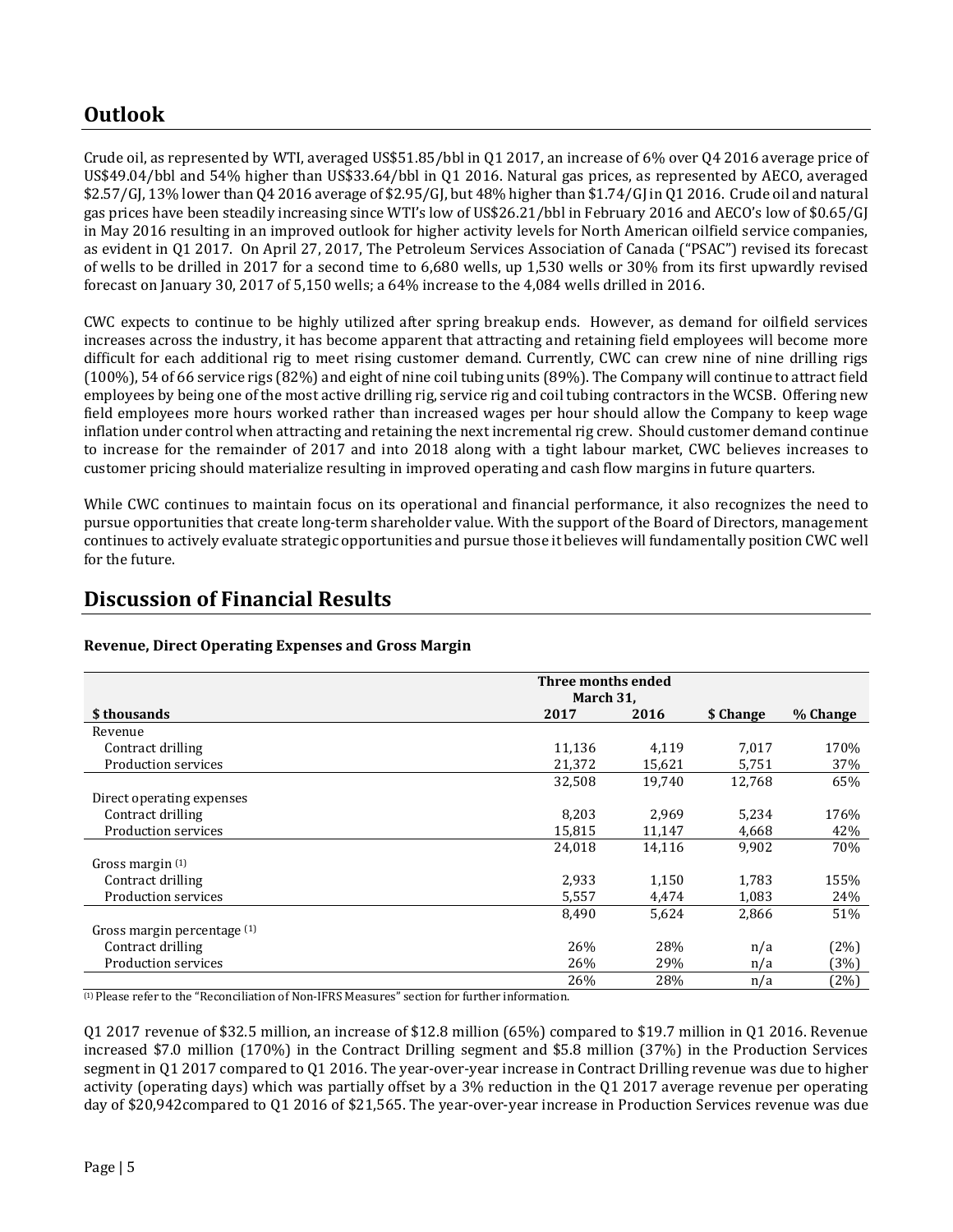primarily to higher activity (operating hours) for both service rigs and coil tubing along with a modest 1% increase to the Q1 2017average revenue per operating hour of \$584 compared to Q1 2016 of \$580 for service rigs partially offset by a 26% reduction in Q1 2017 average revenue per operating hour of \$491 compared to Q1 2016 of \$662 for coil tubing units due to the higher asset mix of shallower Class I coil tubing units generating more operating hours.

The higher industry activity in Q1 2017 allowed CWC to diversify its customer base and reduce reliance on its top ten customers. Revenue contribution from the Company's top ten customers dropping from 81% in Q1 2016 to 66% in Q1 2017 with its top customer's revenue contribution dropping from 32% in Q1 2016 to 18% in Q1 2017.

Approximately 63% of revenue in Q1 2017 was from work on crude oil wells while 37% was from natural gas wells. Further, approximately 42% of revenue was related to drilling and completions work, 44% from maintenance and workovers on producing wells and 14% from abandonments.

Many direct operating expenses, including labour costs related to field operating employees, are variable in nature and increase or decrease with activity levels such that changes in operating costs generally correspond to changes in revenue or activity levels. CWC's management has focused on maintaining direct costs in line with reduced pricing and where possible, minimizing the fixed cost component. Given the higher activity level in Q1 2017, the Company experienced increases in repairs and maintenance and higher fuel costs for the Production Services segment due to the introduction on January 1, 2017 of the Alberta Carbon Tax Levy resulting in a slightly lower gross margin of 26% in Q1 2017 (Q1 2016: 28%).

#### **Selling and Administrative Expenses**

|                                     | Three months ended<br>March 31, |       |           |          |  |
|-------------------------------------|---------------------------------|-------|-----------|----------|--|
| \$ thousands                        | 2017                            | 2016  | \$ Change | % Change |  |
| Selling and administrative expenses | 3.340                           | 3.067 | 273       | 9%       |  |

Selling and administrative expenses of \$3.3 million in Q1 2017, an increase of \$0.3 million (9%) compared to \$3.0 million in Q1 2016. The increased selling and administrative expenses in Q1 2017 are due primarily to recruitment of field employees and other costs required to support significantly higher year-over-year activity levels. Most selling and administrative expenses, such as building and office rent and administrative salaries are fixed and are not subject to significant fluctuation on a quarterly basis. Other costs such as professional and legal fees can fluctuate depending on specific services received in the period.

#### **Adjusted EBITDA**

|                                   | Three months ended |          |           |          |
|-----------------------------------|--------------------|----------|-----------|----------|
|                                   | March 31,          |          |           |          |
| \$ thousands                      | 2017               | 2016     | \$ Change | % Change |
| Adjusted EBITDA <sup>(1)</sup>    |                    |          |           |          |
| Contract drilling                 | 2,690              | 983      | 1.707     | 174%     |
| Production services               | 3,430              | 2,756    | 674       | 24%      |
| Corporate                         | (970)              | (1, 182) | 212       | $18\%)$  |
|                                   | 5,150              | 2,557    | 2.593     | 101%     |
| Adjusted EBITDA margin $(\%)$ (1) | 16%                | 13%      | n/a       | 3%       |

(1) Please refer to the "Reconciliation of Non-IFRS Measures" section for further information.

Management uses Adjusted EBITDA as a measure of the cash flow generated by the Company. Positive Adjusted EBITDA provides the cash flow needed to grow the business through purchase of equipment or business acquisitions, fund working capital, service and reduce outstanding long-term debt, pay a dividend or repurchase outstanding common shares under the Company's Normal Course Issuer Bid.

Adjusted EBITDA of \$5.2 million in Q1 2017, an increase of \$2.6 million (101%) compared to \$2.6 million in Q1 2016. The increase in Adjusted EBITDA is consistent with increased activity and gross margins (\$2.9 million) from the Contract Drilling and Production Services segments and lower Corporate expenses (\$0.2 million), offset by an increase in Contract Drilling and Production Services selling and administrative expenses (\$0.5 million) incurred to support increased activity.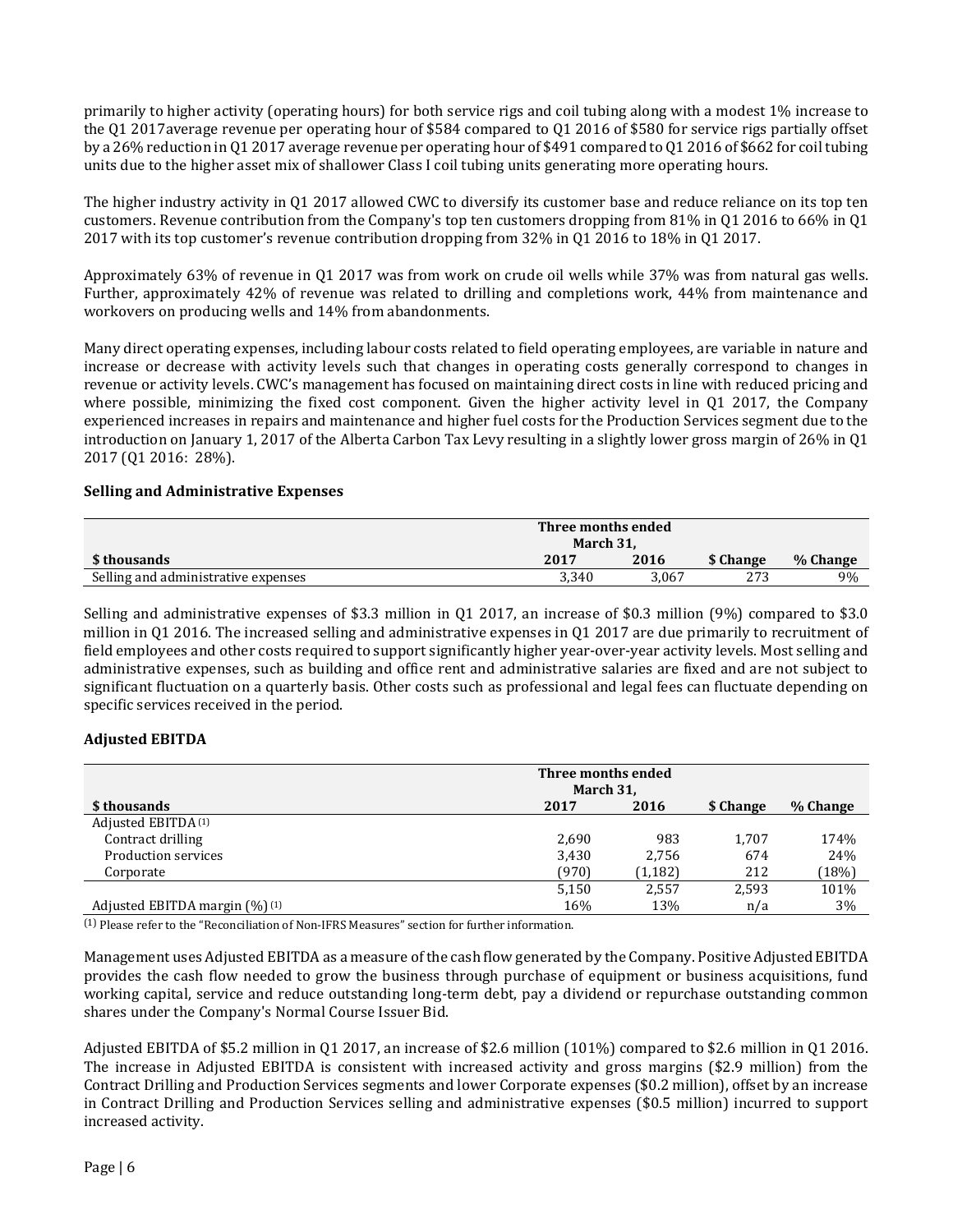#### **Stock Based Compensation**

|                          | Three months ended<br>March 31, |      |           |          |  |  |
|--------------------------|---------------------------------|------|-----------|----------|--|--|
| \$ thousands             | 2017                            | 2016 | \$ Change | % Change |  |  |
| Stock based compensation | 200                             | 84   | 116       | 138%     |  |  |

Stock based compensation is primarily a function of outstanding stock options and restricted share units ("RSU's") being expensed over their vesting term. Stock based compensation of \$0.2 million in Q1 2017 is 138% higher than Q1 2016 primarily due to the forfeiture of stock options and RSU's on employee departures in Q1 2016. As a generalization, a higher stock based compensation expense will result from a higher trading price of CWC's common shares at the time the stock options and RSU's are granted.

#### **Finance Costs**

|               | Three months ended |      |               |          |  |  |
|---------------|--------------------|------|---------------|----------|--|--|
|               | March 31,          |      |               |          |  |  |
| \$ thousands  | 2017               | 2016 | \$ Change     | % Change |  |  |
| Finance costs | 546                | ピワワ  | (21)<br>l J I | (5%)     |  |  |

Finance costs of \$0.5 million in Q1 2017, a decrease of \$0.1 million (5%) compared to \$0.6 million in Q1 2016. The decrease in finance costs was due to higher average interest rates and amortization of capitalized finance costs, offset by a reduction in the average outstanding borrowing in Q1 2017 compared to Q1 2016. In Q3 2016, \$7.0 million of the proceeds from the \$14.6 million rights offering were used to repay long-term debt and included in the Consolidated Debt to Consolidated EBITDA ratio calculation as an equity cure. The remaining \$7.6 million in proceeds from the \$14.6 million rights offering is held in a segregated bank account, which for accounting purposes, offsets the long-term debt. Finance costs continue to be calculated on the long-term debt excluding the monies held in the segregated bank account.

#### **Depreciation and Amortization**

|                     | Three months ended<br>March 31, |       |           |          |  |
|---------------------|---------------------------------|-------|-----------|----------|--|
| \$ thousands        | 2017                            | 2016  | \$ Change | % Change |  |
| <b>Depreciation</b> |                                 |       |           |          |  |
| Contract drilling   | 1.777                           | 806   | 971       | 120%     |  |
| Production services | 2,940                           | 2,822 | 118       | 4%       |  |
| Corporate           | 41                              | 43    | (2)       | (5%)     |  |
|                     | 4,758                           | 3,671 | 1,087     | 30%      |  |

Depreciation and amortization for drilling rigs and service rigs are based on operating days and hours. Coil tubing units, capitalized recertifications and other production equipment are depreciated on a straight line basis resulting in consistent depreciation and amortization expense regardless of activity. As such, the increase in depreciation for Q1 2017 reflects the increased utilizations compared to Q1 2016 offset by lower total depreciable equipment.

#### **Loss on Disposal of Equipment**

|                               | Three months ended<br>March 31. |      |           |          |  |  |
|-------------------------------|---------------------------------|------|-----------|----------|--|--|
| \$ thousands                  | 2017                            | 2016 | \$ Change | % Change |  |  |
| Loss on disposal of equipment | 48                              | 145  | (97       | (67%)    |  |  |

Management continually monitors the asset mix and equipment needs and invests and divests assets as needed to optimize operations. During Q1 2017, the loss on disposal of equipment was the result of the sale of equipment with proceeds on sale of \$0.02 million (Q1 2016: \$0.1 million).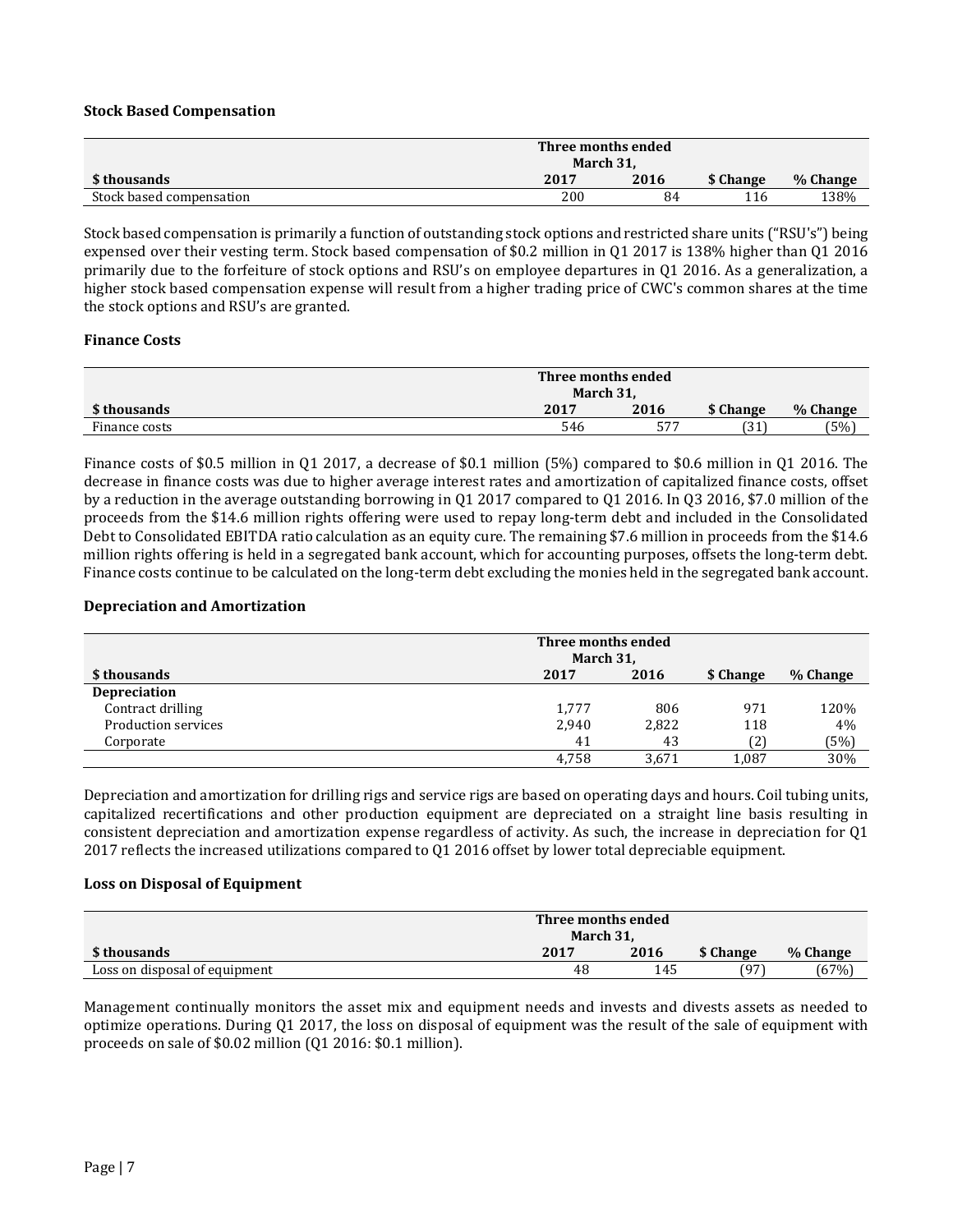#### **Deferred Income Taxes**

|                                                                     | Three months ended<br>March 31, |                 |             |  |
|---------------------------------------------------------------------|---------------------------------|-----------------|-------------|--|
| \$ thousands                                                        | 2017                            | 2016            | \$ Change   |  |
| Net loss before income taxes                                        | (402)                           | (1,920)         | (1, 518)    |  |
| Deferred income tax recovery                                        | (33)                            | (490)           | (457)       |  |
| Deferred income tax recovery as a % of net loss before income taxes | 8%                              | 26%             | $n/m^{(1)}$ |  |
| Expected statutory income tax rate                                  | 27%                             | 27 <sub>%</sub> | 27%         |  |

Income taxes are a function of taxable income and are calculated differently than accounting net income. Differences between accounting net income and taxable income include such things as gains or losses on disposal of fixed assets, stock based compensation, differences between income tax estimates and actual tax filings, goodwill impairment, and other differences. The Q1 2017 deferred income tax recovery of \$0.03 million is a result of the net loss before income taxes.

The Company has substantial tax pools and non-capital losses available to reduce future taxable income such that the Company does not expect to pay any cash taxes in the next several years.

#### **Net Loss and Comprehensive Loss**

|                                 | Three months ended<br>March 31. |        |           |          |  |  |
|---------------------------------|---------------------------------|--------|-----------|----------|--|--|
| \$ thousands                    | 2017                            | 2016   | \$ Change | % Change |  |  |
| Net loss and comprehensive loss | (369)                           | 1.430) | 1.061     | (74%)    |  |  |

Q1 2017 net loss and comprehensive loss of \$0.4 million, a decrease of \$1.0 million (74%) from \$1.4 million in Q1 2016. The year-over-year reduction in net loss is due primarily to a higher Adjusted EBITDA, decreased finance costs offset by the decline in deferred income tax recovery, increases in depreciation and amortization expense and non-cash stock based compensation.

## **Liquidity and Capital Resources**

#### **Source of Funds**

The Company's liquidity needs in the short-term and long-term can be sourced in several ways including: funds from operations, borrowing against existing credit facilities, new debt instruments, equity issuances and proceeds from the sale of assets. Cash inflows are used to repay outstanding amounts on the Company's credit facilities, acquire shares under the NCIB and fund capital requirements.

During Q1, 2017, the Company's Funds from Operations of \$5.2 million and total credit facility borrowing of \$5.8 million were used to fund the seasonal increase in working capital, \$0.6 million capital expenditures, net of proceeds on disposition, and financing costs of \$0.5 million. In Q1 2016, the Company's Funds from Operations were used to fund net capital expenditures, financing costs and repay \$1.6 million in long term debt.

At March 31, 2017 the Company had working capital (excluding debt) of \$21.2 million compared to \$11.3 million at December 31, 2016. (Please refer to the "Reconciliation of Non-IFRS Measures" section for further information). The increase in working capital (excluding debt) from December 31, 2016 is due to increased accounts receivable from higher revenue offset by increased accounts payable and other liabilities. Typically, as activity levels increase or decrease working capital will also increase or decrease.

At March 31, 2017, the applicable rates under the credit facilities are: bank prime rate plus 2.25%, bankers' acceptance rate plus a stamping fee of 3.25%, and standby fee rate of 0.73%.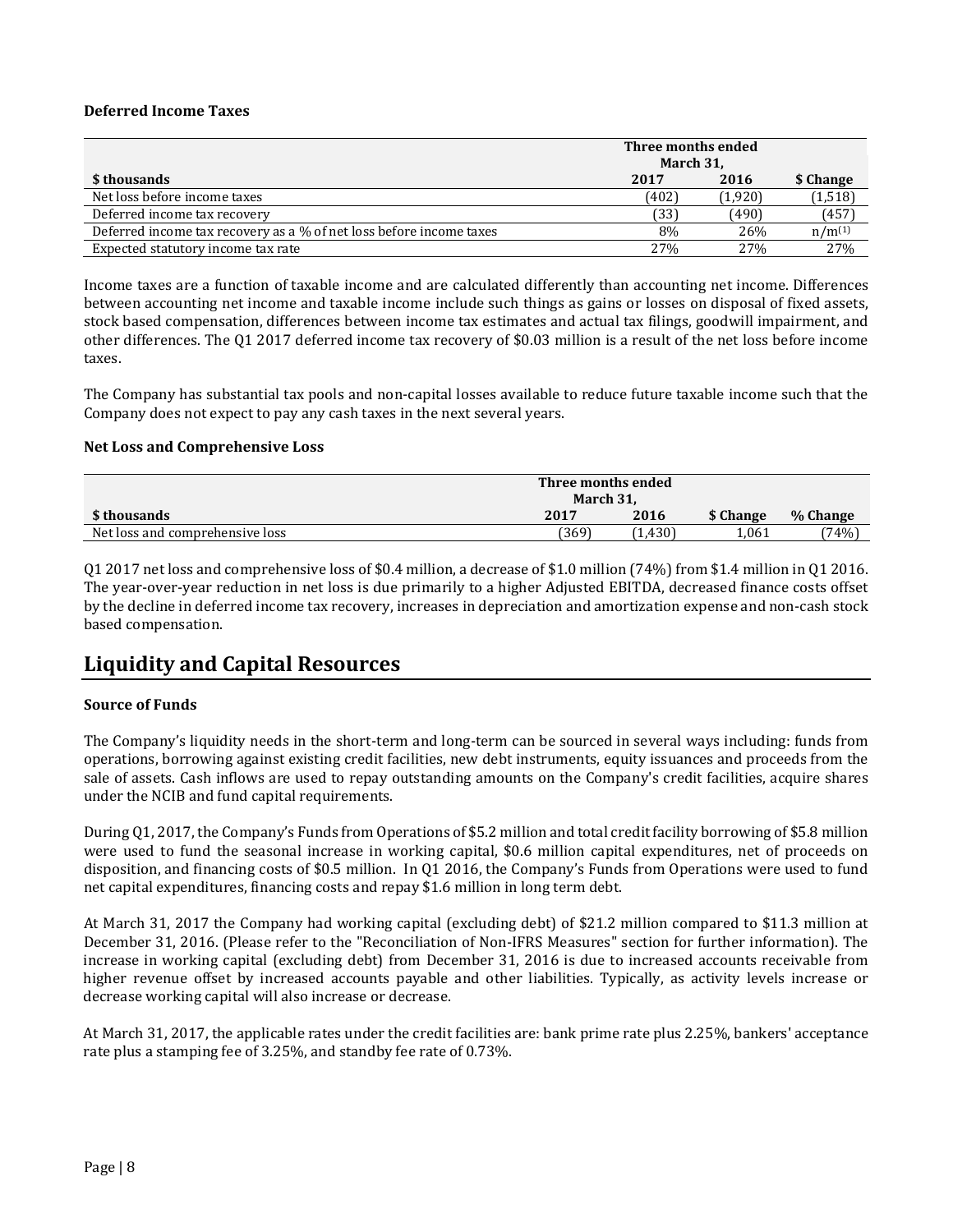#### **Capital Requirements**

As utilization of the Company's equipment increases, CWC plans to recertify several of its service rigs. As at March 31, 2017, the Company has capital spending plans as noted in the section titled "Capital Expenditures". Additional discretionary capital expenditures will be required in order to continue to grow the Company's assets and revenue in the future. It is anticipated future cash requirements for capital expenditures will be met through a combination of funds from operations and borrowing against existing credit facilities as required. However, additional funds may be raised by new debt instruments, equity issuances and proceeds from the sale of assets.

CWC may require additional financing in the future to implement its strategies and business objectives. It is possible that such financing will not be available, or if available, will not be available on favorable terms. If CWC issues any shares in the future to finance its operations or implement its strategies, the current shareholders of CWC may incur a dilution of their interest.

### **Common Shares and Dividends**

The following table summarizes outstanding share data and potentially dilutive securities:

|                        | May 2, 2017 | <b>March 31, 2017</b> | December 31, 2016 |
|------------------------|-------------|-----------------------|-------------------|
| Common shares          | 392.972.342 | 393.065.842           | 391.920.676       |
| Stock options          | 20,491,000  | 20,491,000            | 21,791,000        |
| Restricted share units | 3.987.167   | 4,007,167             | 4,473,000         |

During Q1 2017, 833,333 stock options were exercised and 466,667 were forfeited. In addition, 265,833 RSU's were exercised, 60,000 were forfeited and 75,000 were granted.

During Q1 2017, the Company had an NCIB which allowed it to purchase, from time to time as it considers advisable, up to 19,512,200 of issued and outstanding common shares through the facilities of the TSX Venture Exchange ("TSXV"). The price that the Company paid for any common share under the NCIB was the prevailing market price on the TSXV at the time of such purchase. During Q1 2017, 282,500 common shares were purchased under the NCIB and 169,000 common shares were cancelled and returned to treasury. Subsequent to Q1 2017, an additional 113,500 common shares were cancelled and returned to treasury. On April 7, 2017, the Company replaced its then current NCIB with a new NCIB which now expires on April 6, 2018. Under the new NCIB the Company may purchase, from time to time as it considers advisable, up to 19,653,292 of issued and outstanding common shares through the facilities of the TSXV. In addition, CWC entered into an automatic securities purchase plan (the "ASPP") (as defined under applicable securities laws) with Raymond James Ltd. ("Raymond James") for the purpose of making purchases under the ASPP. Such purchases will be determined by Raymond James in its sole discretion, without consultation with CWC having regard to the price limitation and aggregate purchase limitation and other terms of the ASPP and the rules of the TSXV. Conducting the NCIB as an ASPP allows common shares to be purchased at times when CWC would otherwise be prohibited from doing so pursuant to securities laws and its internal trading policies. From April 7, 2017 to May 2, 2017, an additional 400,000 common shares were purchased under the ASPP.

The declaration of dividends is determined on a quarter-by-quarter basis by the Board of Directors and is based on the sustainability of its cash flows and earnings in the future. Given the lower Adjusted EBITDA and cash flow of the Company, on November 24, 2015, the Board of Directors suspended the Company's quarterly dividend and dividend reinvestment plan ("DRIP") and stock dividend program ("SDP").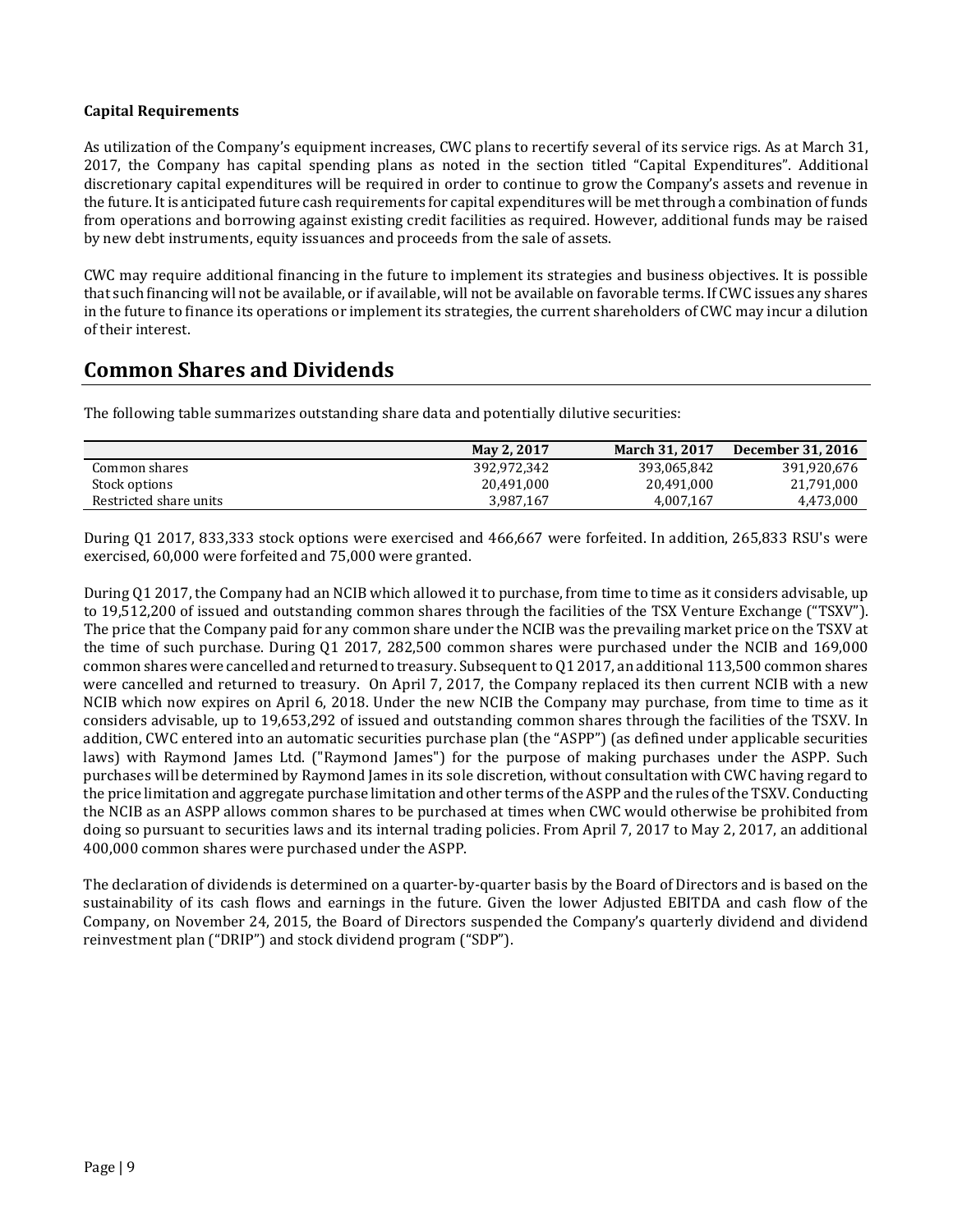# **Capital Expenditures**

|                                                          | Three months ended<br>March 31, |      |           |
|----------------------------------------------------------|---------------------------------|------|-----------|
| \$ thousands                                             | 2017                            | 2016 | \$ Change |
| <b>Contract Drilling</b>                                 | 146                             | 26   | 120       |
| <b>Production Services</b>                               | 512                             | 240  | 272       |
| Total capital expenditures                               | 658                             | 266  | 392       |
| Growth capital<br>Maintenance and infrastructure capital | 658                             | 266  | 392       |
| Total capital expenditures                               | 658                             | 266  | 392       |

Capital expenditures in Q1 2017 of \$0.7 million are \$0.4 million (133%) higher than \$0.3 million in Q1 2016 and primarily consist of recertification costs, replacement components and one new leased vehicle. This compares to Q1 2016 capital expenditures consisting of recertification costs and one leased vehicle.

The 2017 capital expenditure budget of \$5.9 million was approved by the Board of Directors on December 6, 2016 comprised of \$5.4 million of maintenance and infrastructure capital related to recertifications, additions and upgrades to field equipment for the drilling rigs, service rigs and coil tubing divisions as well as for information technology and \$0.5 million of growth capital.

## **Commitments and Contractual Obligations**

Under the terms of the Company's amended credit facilities, the borrowing under the credit facilities are due in full on July 31, 2018. The Company is committed to monthly payments of interest and bank charges until July 31, 2018. There have been no significant changes in other commitments or contractual obligations since December 31, 2016. Management believes that there will be sufficient cash flows generated from operations to service the interest on the debt and finance the required maintenance and growth capital of the Company in 2017.

## **Summary and Analysis of Quarterly Data**

| \$ thousands, except per share<br>amounts | 2017       |            | 2016       |            |            |            | 2015       |            |
|-------------------------------------------|------------|------------|------------|------------|------------|------------|------------|------------|
| Three months ended                        | Mar.<br>31 | Dec.<br>31 | Sep.<br>30 | Jun.<br>30 | Mar.<br>31 | Dec.<br>31 | Sep.<br>30 | Jun.<br>30 |
| Revenue                                   | 32,580     | 20,922     | 18,506     | 13,884     | 19,740     | 18,787     | 21,135     | 13,508     |
| <b>Adjusted EBITDA</b>                    | 5,150      | 2,923      | 1,741      | 999        | 2,557      | 2,327      | 3,679      | 777        |
| Net loss                                  | (368)      | (1,717)    | (2,042)    | (2, 279)   | (1,430)    | (6,747)    | (18, 103)  | (4, 294)   |
| Net loss per share:<br>basic and diluted  | 0.00       | 0.00       | (0.01)     | (0.01)     | 0.00       | (0.02)     | (0.06)     | (0.02)     |
| Total assets                              | 218,171    | 210.750    | 212,634    | 212,440    | 218,906    | 222,428    | 236,246    | 249,544    |
| Total long-term debt                      | 38,828     | 33,142     | 34,013     | 32,235     | 50,538     | 52,036     | 57,519     | 51,618     |
| Shareholders' equity                      | 155.358    | 155.482    | 156.605    | 158.515    | 146.116    | 147.462    | 153.503    | 171,100    |

The table above summarizes CWC's quarterly results for the previous eight financial quarters. CWC's operations are carried out in western Canada. The second quarter is typically expected to be the weakest financial and operating quarter for the Company due to ground conditions being impacted by spring breakup. The ability to move heavy equipment in the Canadian crude oil and natural gas fields is dependent on weather conditions. As warm weather returns in the spring, the winter's frost comes out of the ground rendering many secondary roads incapable of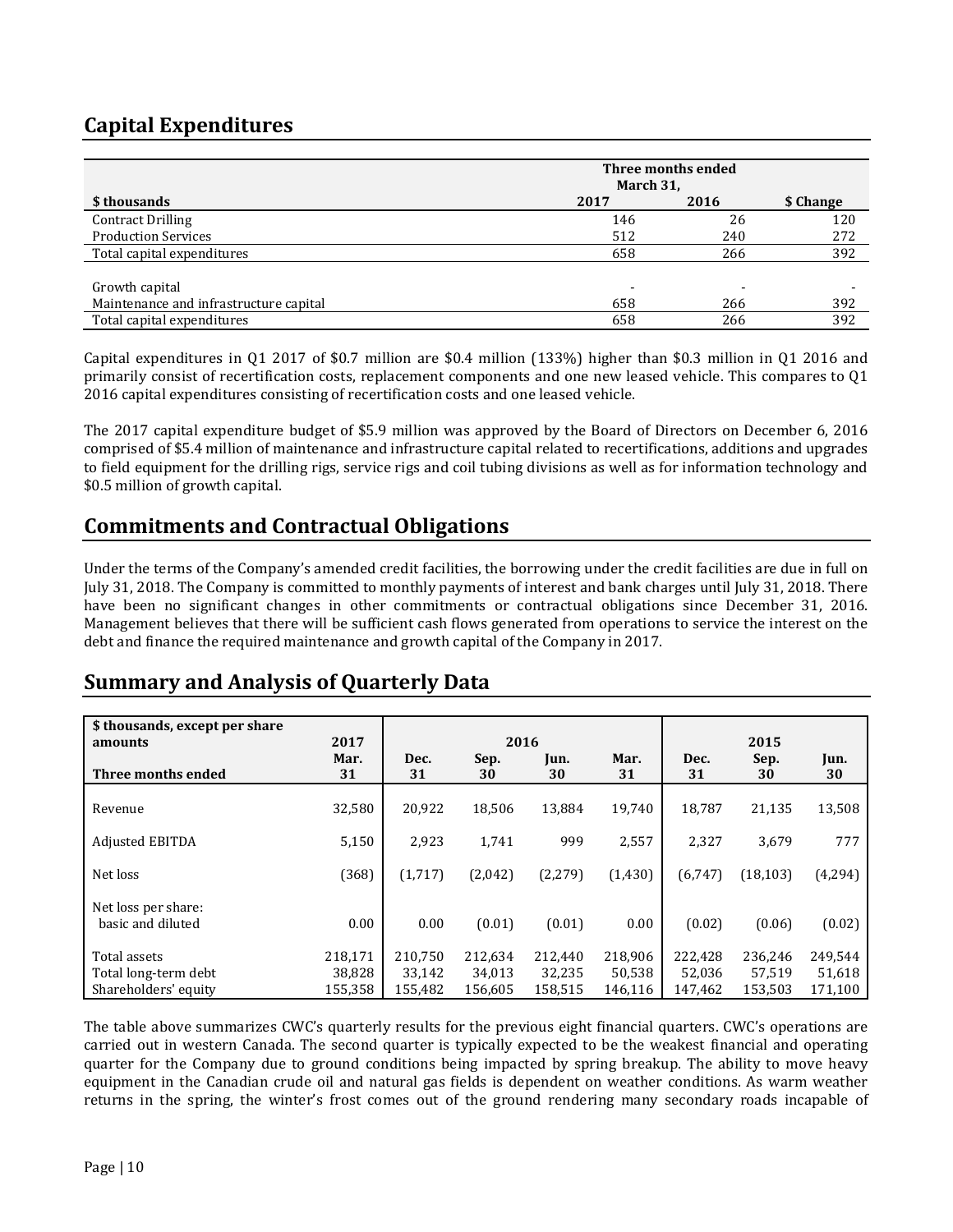supporting the weight of heavy equipment until they have thoroughly dried out. The duration of this spring breakup has a direct impact on the Company's activity levels. In addition, many exploration and production areas in northern Canada are accessible only in winter months when the ground is frozen enough to support equipment. As a result, late March through May is traditionally the Company's slowest time, and as such the revenue, operating costs, and financial results of the Company will vary on a quarterly basis.

Through the eight quarters presented, the amount of revenue and net loss, adjusted for the effects of seasonality, have fluctuated primarily due to changes in the utilization of equipment, changes in the day and hours billing rate, and the increase in the number of drilling rigs, service rigs and coil tubing units over the period as detailed in the section titled "Operational Overview".

Other significant impacts have been a result of:

- Q1 2017 saw significantly higher operating activity in the Company's Contract Drilling and Production Services segments than what had been experienced in the last eight to twelve quarters;
- Q4 2016 saw improved utilizations in both drilling and service rig activity as a result of increased global crude oil and natural gas prices after OPEC's agreement on crude oil production cuts;
- Q3 2016 activity and pricing continued to be negatively impacted by low global crude oil and natural gas prices. However, the Company continued to see leading market share and utilization of its service rigs;
- Q2 2016 service rig fleet worked a record 21,730 operating hours, the highest second quarter in the company's eleven year history despite a very challenging industry operating environment, which continued to reduce hourly rates. The prolonged downturn and pricing pressure had a significant impact on the utilization of the Company's Contract Drilling division as the need to drill new wells by E&P customers were at extremely low levels;
- Q1 2016 activity and pricing continued to be negatively impacted by low global crude oil and natural gas prices. However, the Company saw a significant increase in its market share and utilization of its service rigs during a period of declining industry activity;
- Q4 2015 activity and pricing continued to be negatively impacted by low global crude oil and natural gas prices. Q4 2015 net loss included an impairment of drilling rig, service rig and coil tubing property and equipment and intangible assets totaling \$6.9 million;
- Q3 2015 saw improved utilizations in drilling and service rig activity compared to Q2 2015 due in part to improved crude oil pricing in Q2 2015. Q3 2015 net loss includes a \$17.3 million impairment in goodwill and assets held for sale. The goodwill arose on the purchase of Ironhand Drilling Inc. in Q2 2014;
- Q2 2015 continued to be negatively impacted by global market conditions resulting in a 34% decline in both revenue and Adjusted EBITDA from Q2 2014. Net loss was further impacted by the 2% increase to the Alberta corporate income tax rate.

## **Critical Accounting Estimates and Judgments**

This MD&A of the Company's financial condition and results of operations is based on the financial statements which are prepared in accordance with IFRS. The preparation of the financial statements requires that certain estimates and judgments be made with respect to the reported amounts of revenue and expenses and the carrying amounts of assets and liabilities. These estimates are based on historical experience and management's judgment. Anticipating future events involves uncertainty and consequently the estimates used by management in the preparation of the financial statements may change as future events unfold, additional experience is acquired or the Company's operating environment changes. In many cases the use of judgment is required to make estimates.

Estimates and underlying assumptions are reviewed on an ongoing basis. Revisions to accounting estimates are recognized in the period in which the estimates are revised and in any future periods affected. Further details of the nature of these estimates and assumptions may be found in the relevant notes to the Annual Financial Statements and the section titled "Critical Accounting Estimates and Judgments" in the Annual MD&A. There have been no significant or material changes in the nature of critical accounting estimates and judgments since December 31, 2016.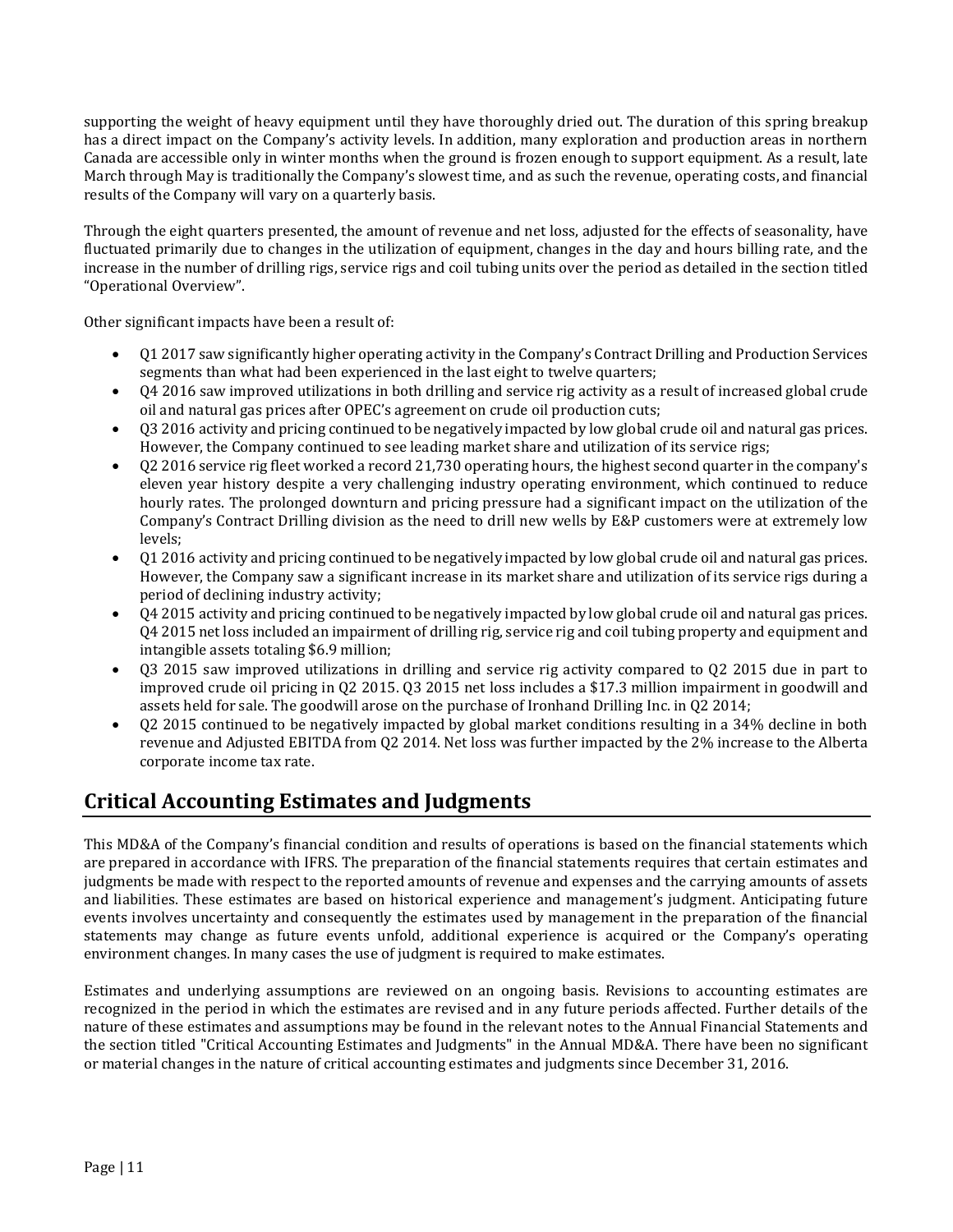# **CEO and CFO Certifications**

The CEO and CFO of TSX Venture Exchange listed companies, such as CWC, are not required to certify they have designed internal control over financial reporting, or caused it to be designed under their supervision, to provide reasonable assurance regarding the reliability of financial reporting and the preparation of financial statements for external purposes in accordance with IFRS. Instead, an optional form of certification has been made available to TSX Venture Exchange listed companies and has been used by CWC's certifying officers for the March 31, 2017 interim filings. The certification reflects what the Company considers to be a more appropriate level of CEO and CFO certification given the size and nature of the Company's operations. This certification requires that the certifying officer's state:

- They have reviewed the interim financial report and MD&A;
- That, based on their knowledge, they have determined there is no untrue statement of a material fact, or any omission of material fact required to be stated which would make any statement not misleading in light of the circumstances under which it was made within the interim filings; and
- That based upon their knowledge, the interim filings, together with the other financial information included in the interim filings, fairly present in all material respects the financial condition, financial performance and cash flows of the Company as of the date and for the periods presented in the interim filings.

### **Risks and Uncertainties**

Certain activities of the Company are affected by factors that are beyond its control or influence. Additional risks and uncertainties that management may be unaware of, or that they determine to be immaterial, may also become important factors which affect the Company. Along with the risks discussed in this MD&A, other business risks faced by the Company may be found under "Risk Factors" in the Company's most recent Annual Information Form which is available under the Company's profile a[t www.sedar.com](http://www.sedar.com/) or by contacting the Company.

#### **Forward-Looking Information**

*This MD&A contains certain forward-looking information and statements within the meaning of applicable Canadian securities legislation. Certain statements contained in this MD&A, including most of those contained in the section titled "Outlook" and including statements which may contain such words as "anticipate", "could", "continue", "should", "seek", "may", "intend", "likely", "plan", "estimate", "believe", "expect", "will", "objective", "ongoing", "project" and similar expressions are intended to identify forward-looking information or statements. In particular, this MD&A contains forwardlooking statements including management's assessment of future plans and operations, planned levels of capital expenditures, expectations as to activity levels, expectations on the sustainability of future cash flow and earnings and the ability to pay dividends, expectations with respect to crude oil and natural gas prices, activity levels in various areas, continuing focus on cost saving measures, expectations regarding the level and type of drilling and production and related drilling and well services activity in the WCSB, expectations regarding entering into long term drilling contracts and expanding its customer base, and expectations regarding the business, operations and revenue of the Company in addition to general economic conditions. Although the Company believes that the expectations and assumptions on which such forward-looking information and statements are based are reasonable, undue reliance should not be placed on the forward-looking information and statements because the Company can give no assurances that they will prove to be correct. Since forward-looking information and statements address future events and conditions, by their very nature they involve inherent risks and uncertainties. Actual results could differ materially from those currently anticipated due to a number of factors and risks. These include, but are not limited to, the risks associated with the drilling and oilfield services sector (ie. demand, pricing and terms for oilfield drilling and services; current and expected oil and gas prices; exploration and development costs and delays; reserves discovery and decline rates; pipeline and transportation capacity; weather, health, safety and environmental risks), integration of acquisitions, competition, and uncertainties resulting from potential delays or changes in plans with respect to acquisitions, development projects or capital expenditures and changes in legislation, including but not limited to tax laws, royalties and environmental regulations, stock market volatility and the inability to access sufficient capital from external and internal sources and the inability to pay dividends. Accordingly,*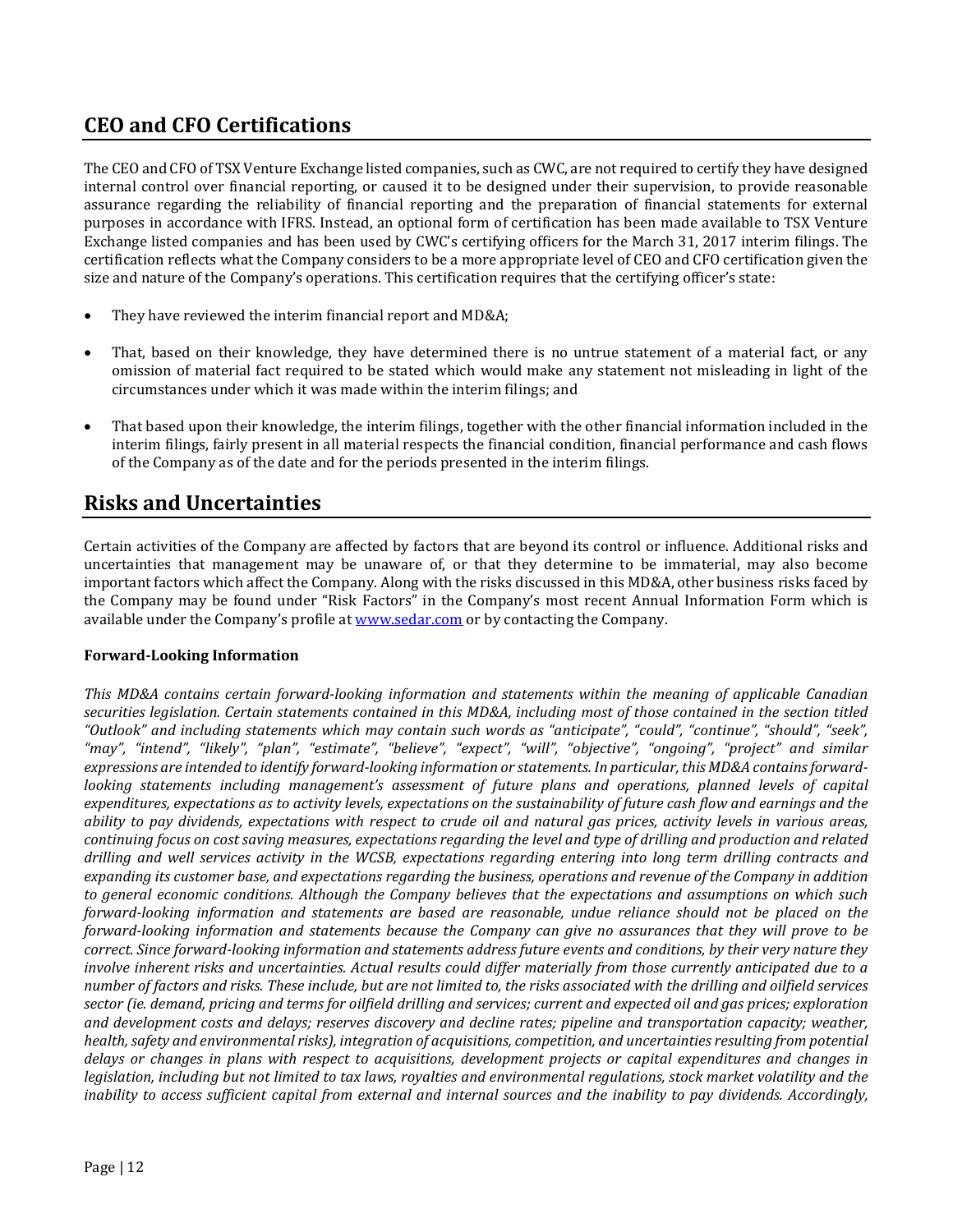*readers should not place undue reliance on the forward-looking statements. Readers are cautioned that the foregoing list of factors is not exhaustive. Additional information on these and other factors that could affect the Company's financial results are included in reports on file with applicable securities regulatory authorities and may be accessed through SEDAR at [www.sedar.com.](http://www.sedar.com/) The forward-looking information and statements contained in this MD&A are made as of the date hereof and the Company undertakes no obligation to update publicly or revise any forward-looking information or statements, whether as a result of new information, future events or otherwise, unless so required by applicable securities laws. Any forward-looking statements made previously may be inaccurate now.*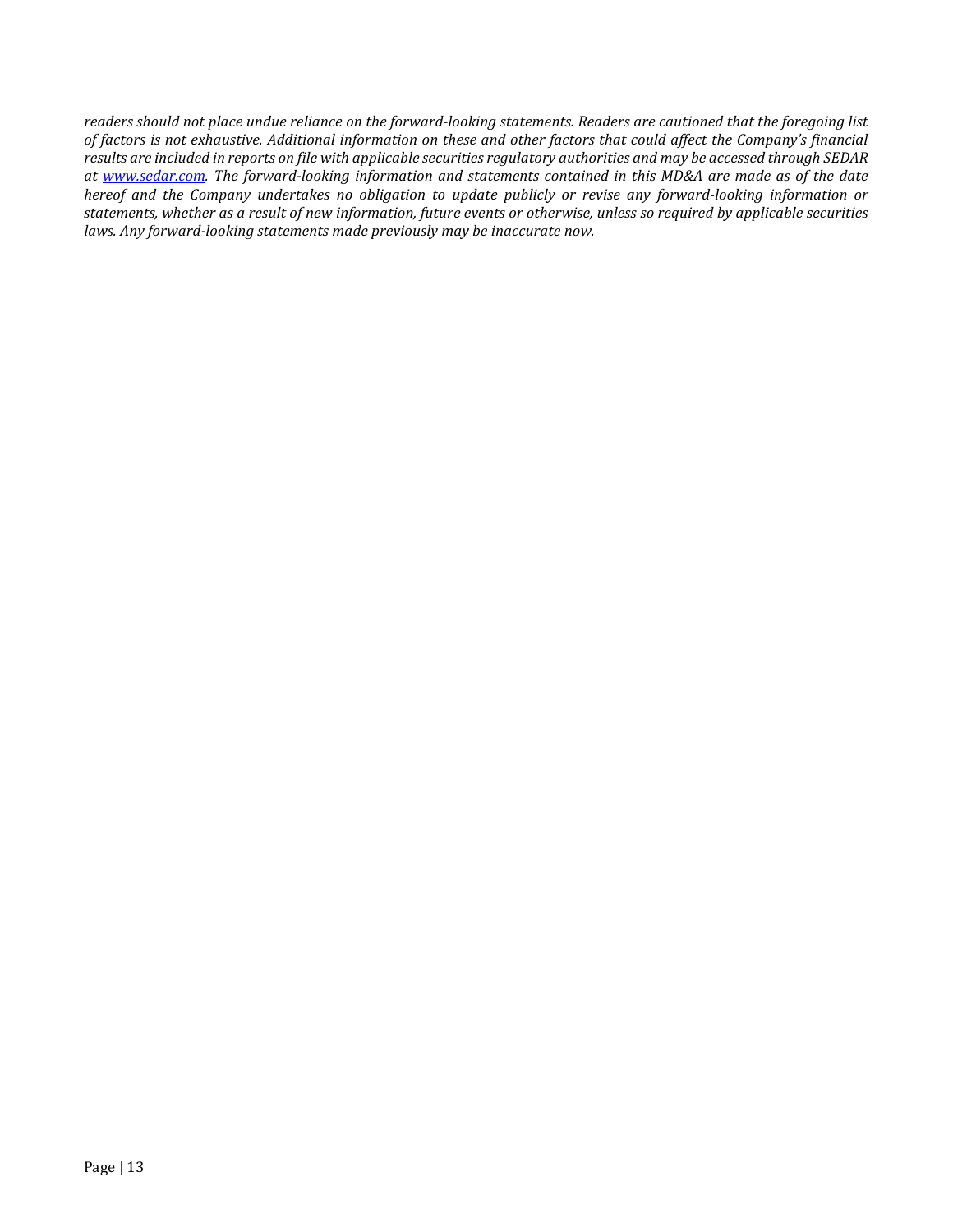### **Reconciliation of Non-IFRS Measures**

|                                                                                | Three months ended<br>March 31, |                    |  |  |
|--------------------------------------------------------------------------------|---------------------------------|--------------------|--|--|
| \$ thousands except share and per share amounts                                | 2017                            | 2016               |  |  |
| <b>NON-IFRS MEASURES</b>                                                       |                                 |                    |  |  |
| Adjusted EBITDA:                                                               |                                 |                    |  |  |
| Net loss and comprehensive loss                                                | (368)                           | (1,430)            |  |  |
| Add:                                                                           |                                 |                    |  |  |
| Depreciation                                                                   | 4,758                           | 3,671              |  |  |
| Finance costs                                                                  | 545                             | 577                |  |  |
| Deferred income tax recovery                                                   | (33)                            | (490)              |  |  |
| Stock based compensation                                                       | 200                             | 84                 |  |  |
| Loss on sale of equipment                                                      | 48                              | 145                |  |  |
| <b>Adjusted EBITDA (1)</b>                                                     | 5,150                           | 2,557              |  |  |
| Adjusted EBITDA per share - basic and diluted <sup>(1)</sup>                   | \$0.01                          | \$0.01             |  |  |
| Adjusted EBITDA margin (Adjusted EBITDA/Revenue) <sup>(1)</sup>                | 16%                             | 13%                |  |  |
| Weighted average number shares outstanding - basic                             | 392,269,947                     | 292,636,578        |  |  |
| Weighted average number shares outstanding - diluted                           | 392,269,947                     | 292,636,578        |  |  |
|                                                                                |                                 |                    |  |  |
| Gross margin:                                                                  |                                 |                    |  |  |
| Revenue                                                                        | 32,508                          | 19,740             |  |  |
| Less: Direct operating expenses                                                | 24,018                          | 14,116             |  |  |
| Gross margin $\overline{^{(2)}}$                                               | 8,490                           | 5,624              |  |  |
| Gross margin percentage <sup>(2)</sup>                                         | 26%                             | 28%                |  |  |
|                                                                                |                                 |                    |  |  |
| \$thousands                                                                    | March 31, 2017                  | December 31, 2016  |  |  |
|                                                                                |                                 |                    |  |  |
| Working capital (excluding debt):<br>Current assets                            |                                 |                    |  |  |
| Less: Current liabilities                                                      | 30,281<br>(9,251)               | 18,691<br>(7, 535) |  |  |
|                                                                                | 159                             | 176                |  |  |
| Add: Current portion of long term debt<br>Working capital (excluding debt) (3) | 21,189                          | 11,332             |  |  |
| Working capital (excluding debt) ratio <sup>(3)</sup>                          | 3.3:1                           | 2.5:1              |  |  |
|                                                                                |                                 |                    |  |  |
| Net debt:                                                                      |                                 |                    |  |  |
| Long term debt                                                                 | 38,828                          | 32,966             |  |  |
| Less: Current assets                                                           | (30, 281)                       | (18,691)           |  |  |
| Add: Current liabilities                                                       | 9,251                           | 7,535              |  |  |
| Net debt (4)                                                                   | 17,798                          | 21,810             |  |  |

(1) Adjusted EBITDA (Earnings before interest and finance costs, income tax expense, depreciation, amortization, gain or loss on disposal of asset, goodwill impairment, stock based compensation and other one-time gains and losses) is not a recognized measure under IFRS. Management believes that in addition to net earnings, Adjusted EBITDA is a useful supplemental measure as it provides an indication of the Company's ability to generate cash flow in order to fund working capital, service debt, pay current income taxes, pay dividends, repurchase common shares under the Normal Course Issuer Bid, and fund capital programs. Investors should be cautioned, however, that Adjusted EBITDA should not be construed as an alternative to net income (loss) and comprehensive income (loss) determined in accordance with IFRS as an indicator of the Company's performance. CWC's method of calculating Adjusted EBITDA may differ from other entities and accordingly, Adjusted EBITDA may not be comparable to measures used by other entities. Adjusted EBITDA margin is calculated as Adjusted EBITDA divided by revenue and provides a measure of the percentage of Adjusted EBITDA per dollar of revenue. Adjusted EBITDA per share is calculated by dividing Adjusted EBITDA by the weighted average number of shares outstanding as used for calculation of earnings per share.

(2) Gross margin is calculated from the statement of comprehensive income as revenue less direct operating costs and is used to assist management and investors in assessing the Company's financial results from operations excluding fixed overhead costs. Gross margin percentage is calculated as gross margin divided by revenue. The Company believes the relationship between revenue and costs expressed by the gross margin percentage is a useful measure when compared over different financial periods as it demonstrates the trending relationship between revenue, costs and margins. Gross margin and gross margin percentage are non-IFRS measures and do not have any standardized meaning prescribed by IFRS and may not be comparable to similar measures provided by other companies.